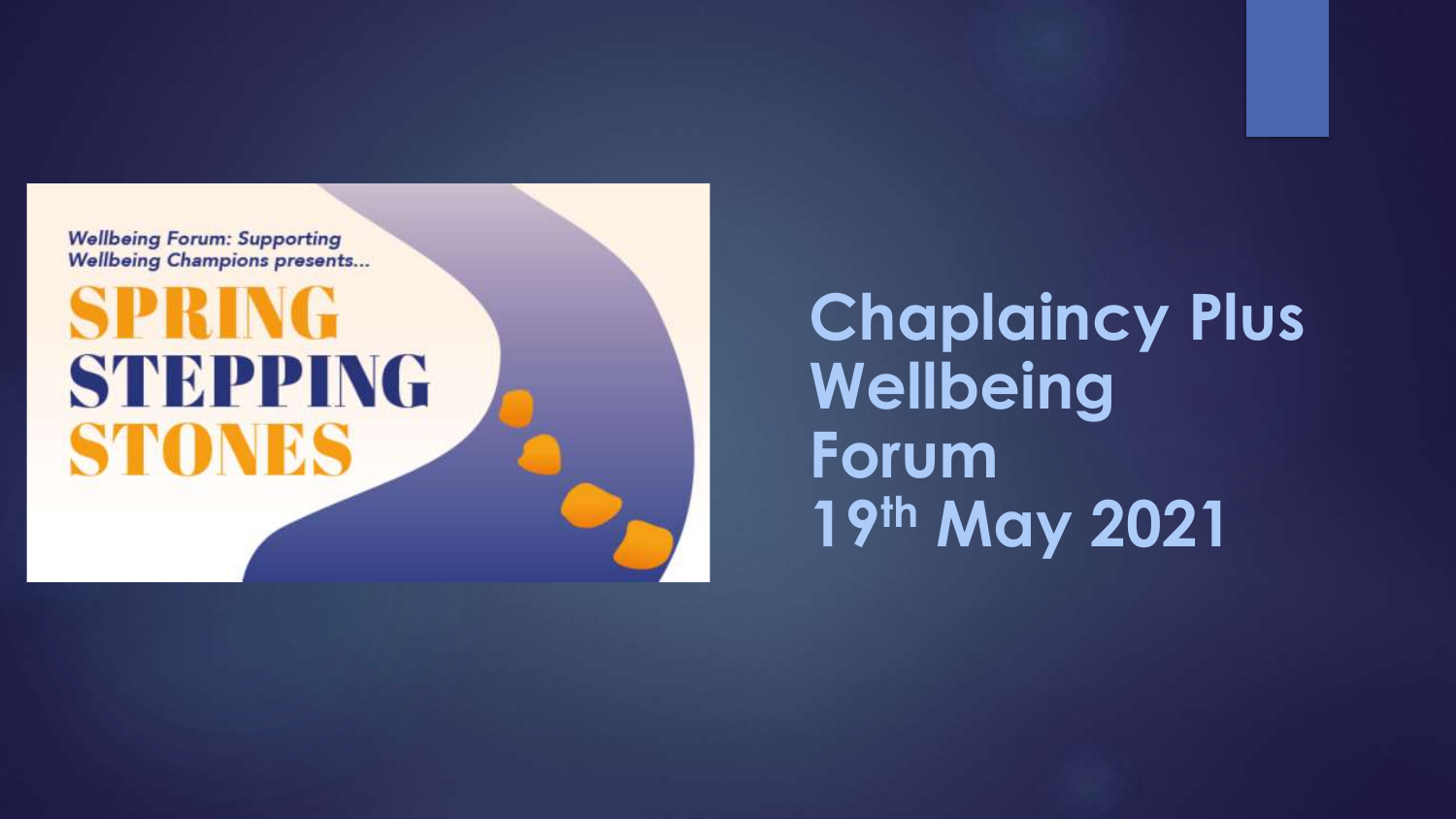# **Welcome and Introductions**

**Steve Bavington, Chaplaincy Plus**

**Sarah Thorpe, Chaplaincy Plus** 

**Sue Iqbal, Leadership and Life Coach** 

**Tim Skene, Coach**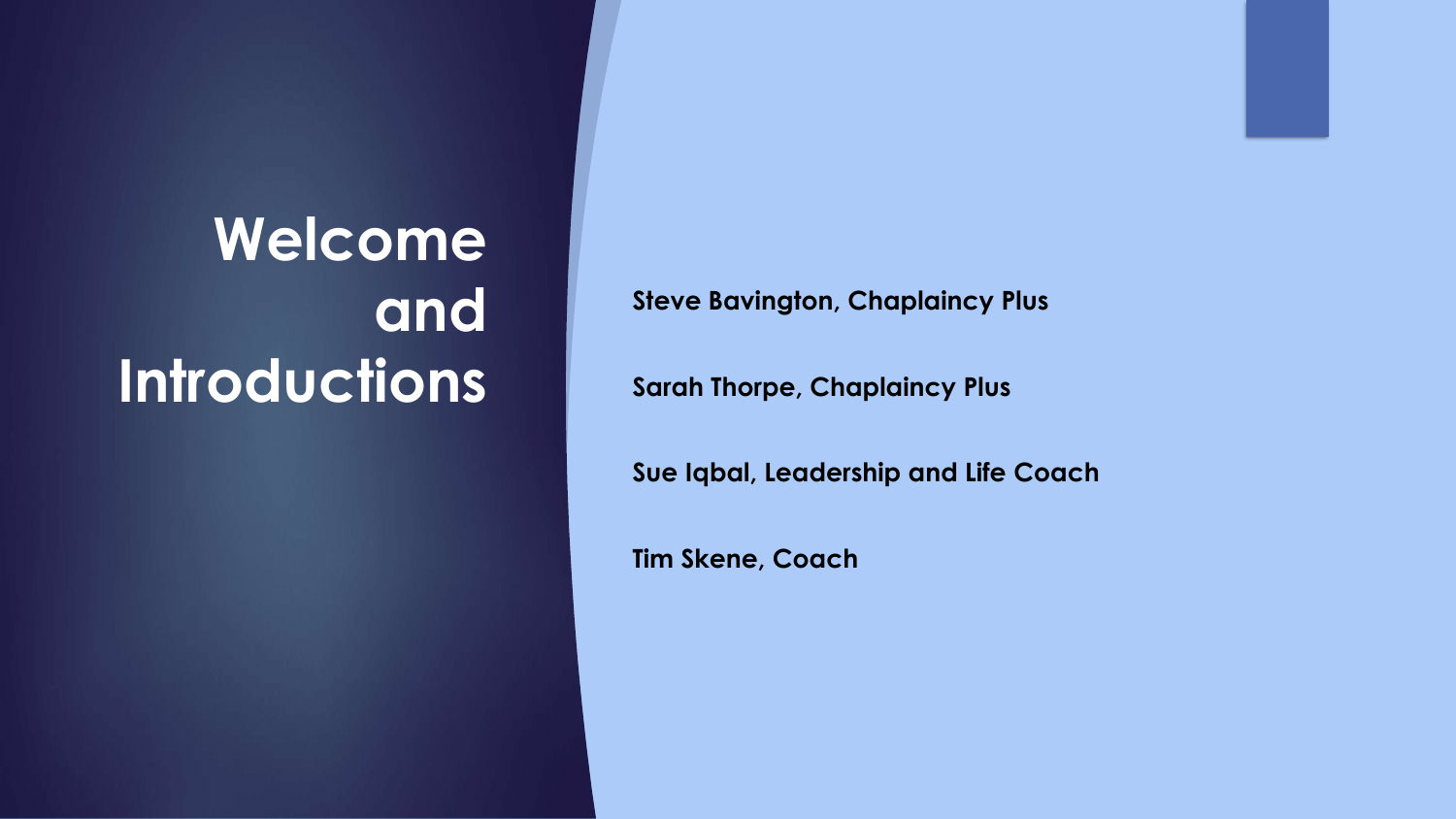### **Purpose of The Wellbeing Forum**

 **Safe space to share the issues that are arising for you, as a wellbeing champion** 

**A place for you to draw strength for your role** 

**A place for bitesize learning and development** 

 **Opportunity to think about what could help you in your role in the future and help shape our future sessions**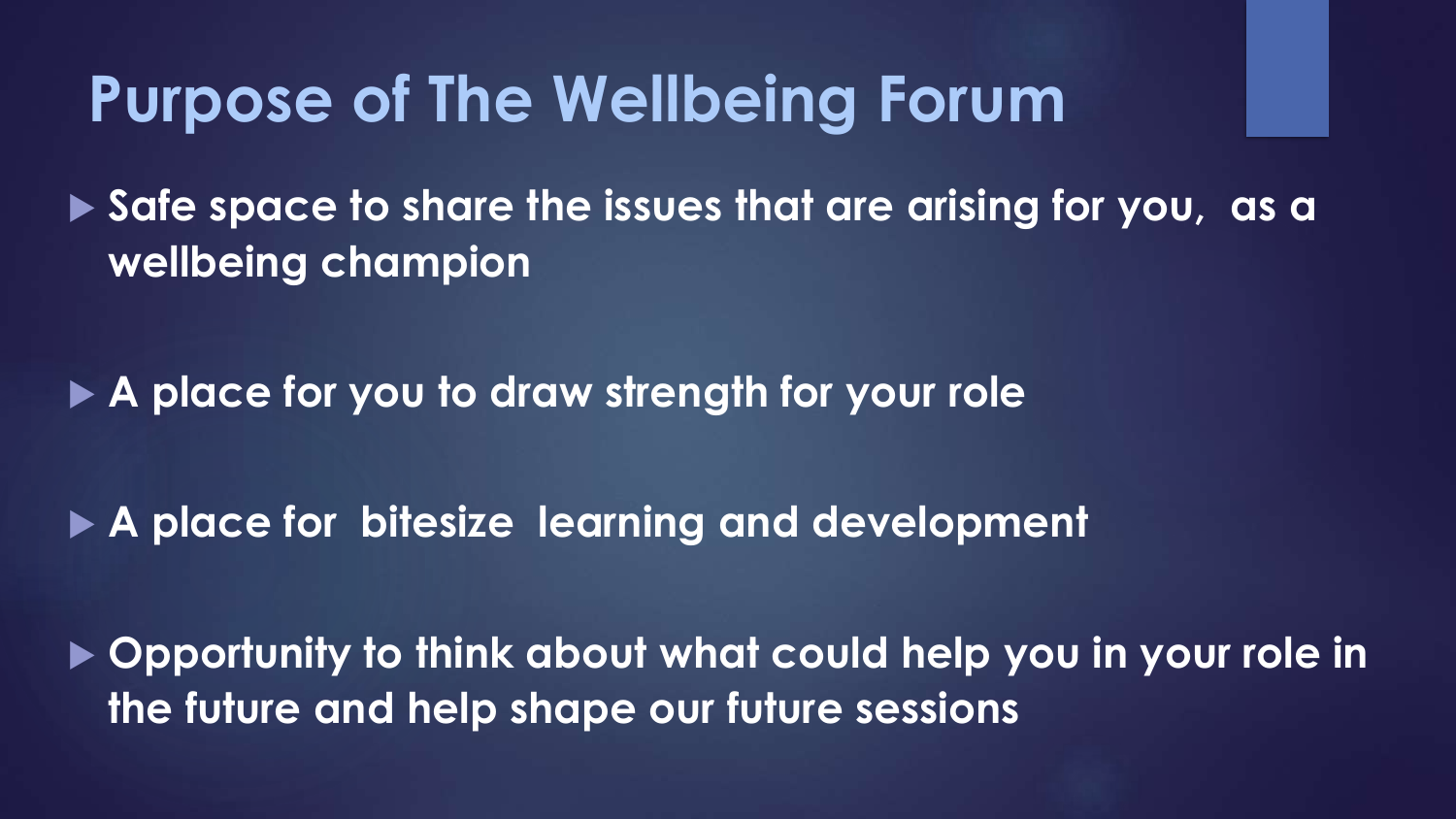## **Our contracting commitment**

**Look after yourself – please be mindful of your own wellbeing as we discuss that of others**

**This is about enhancing support ,not diagnosing or counselling people with anxiety disorders** 

**If you, or someone you are supporting, are experiencing distress please do seek professional help via a GP or occupational health**

**During our session, all is confidential, and we are respectful to one another .**

**In these sessions, we ask that you keep your video on where possible , mute to exclude background noise, but please do wave or 'raise the Zoom hand' to attract attention**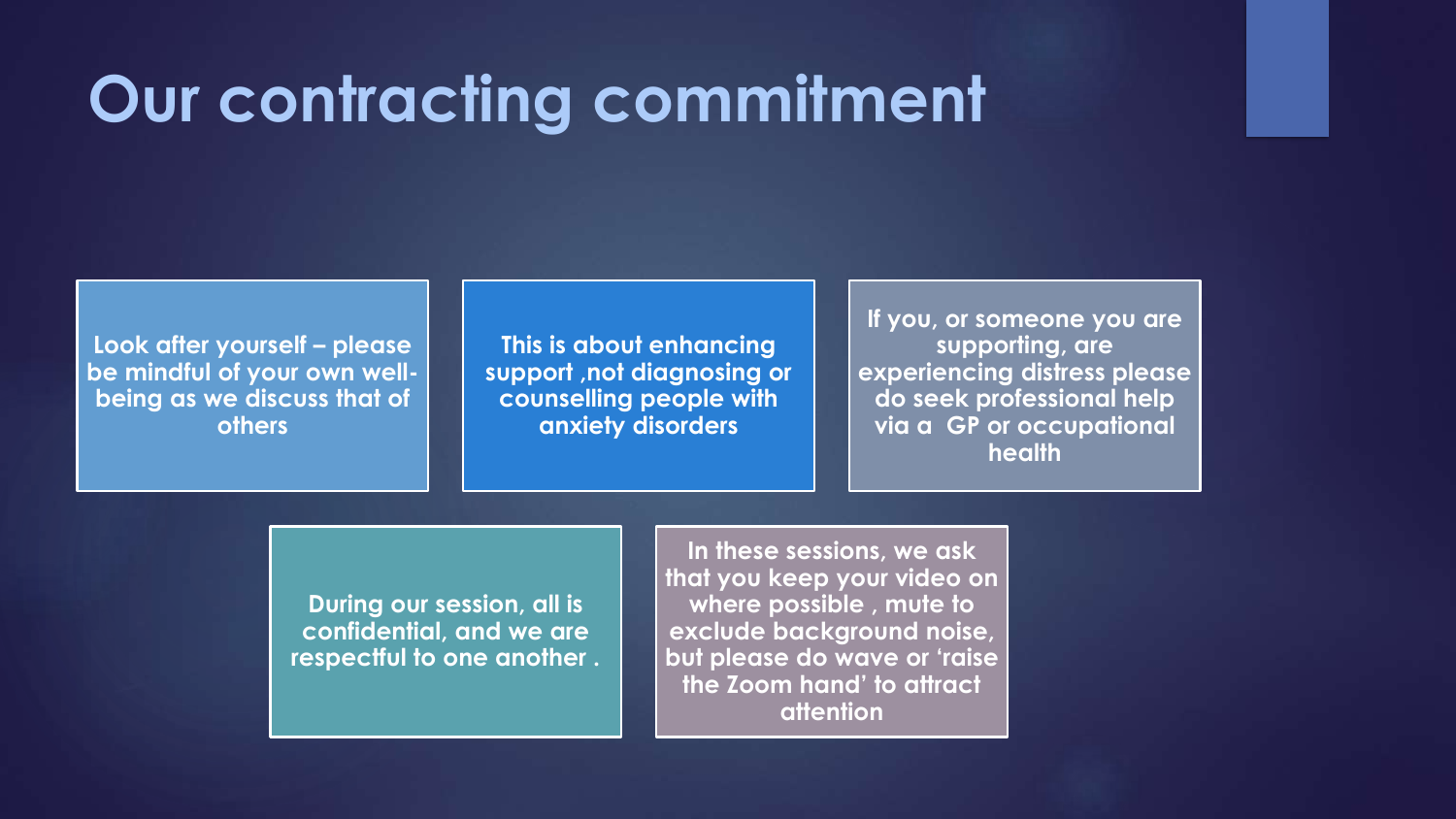#### **Let's check in with ourselves…**

**Take a moment to centre yourself and breathe , this is a time for reflection in your busy day.**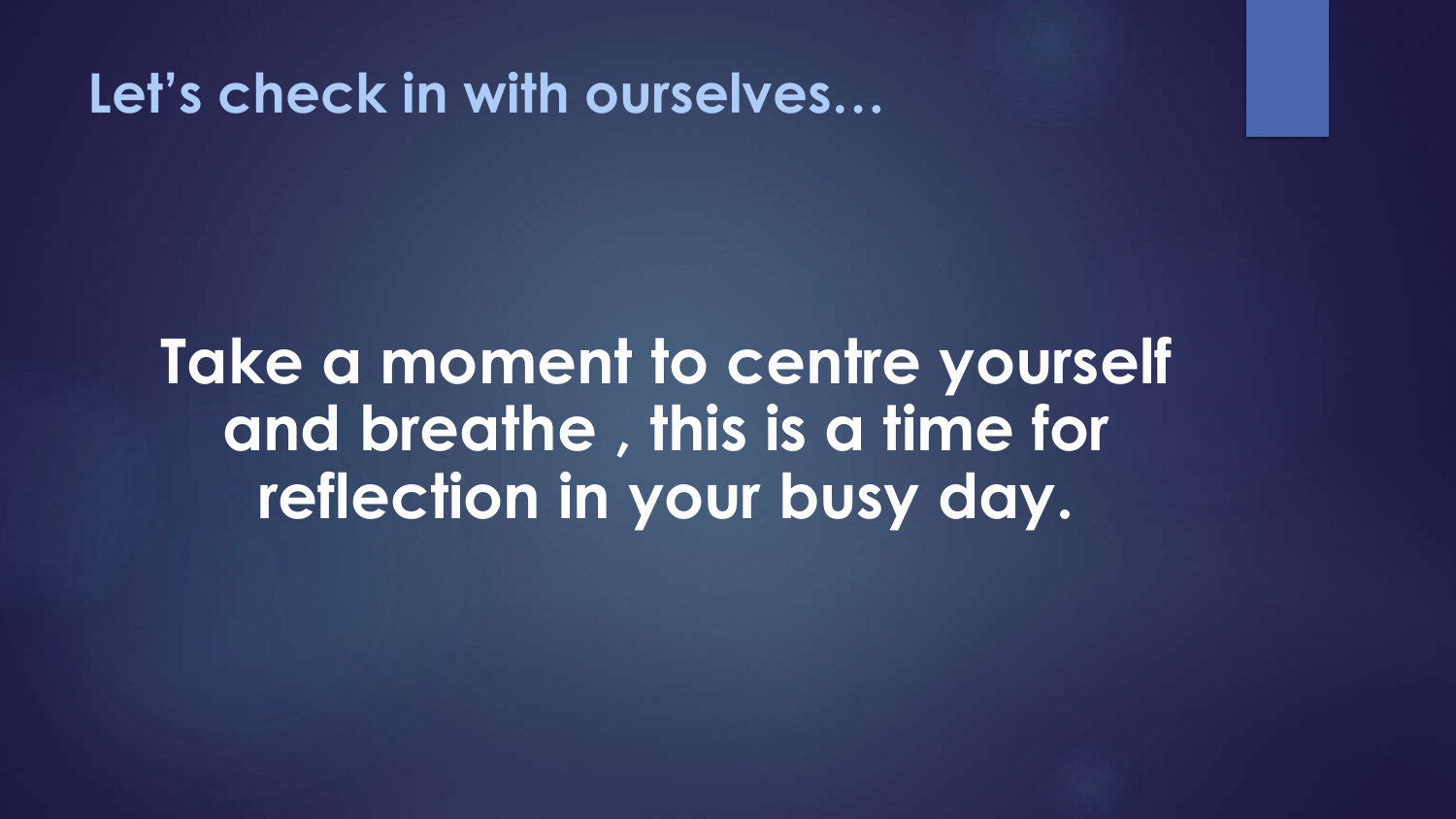**Taking Steps Forward**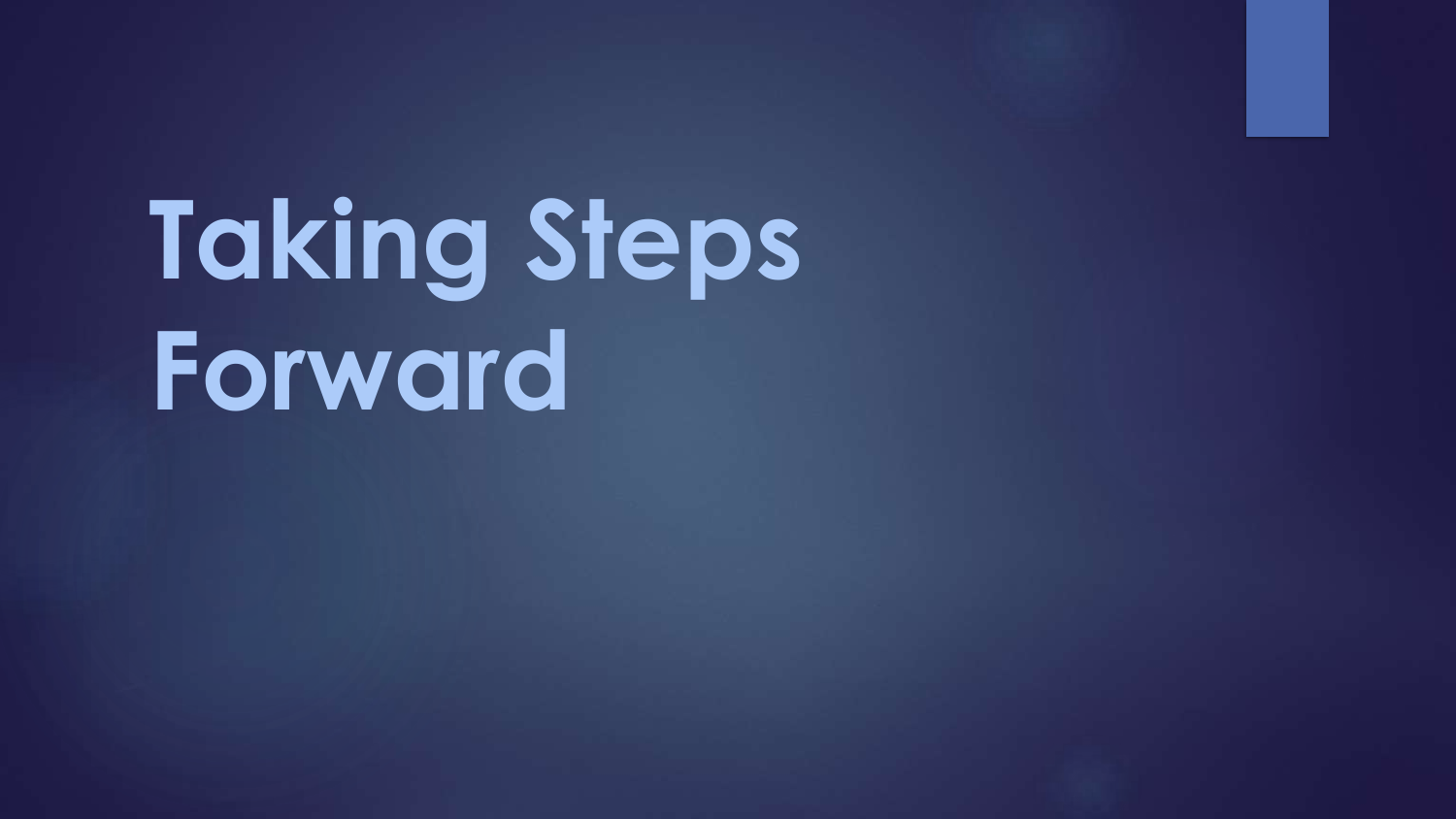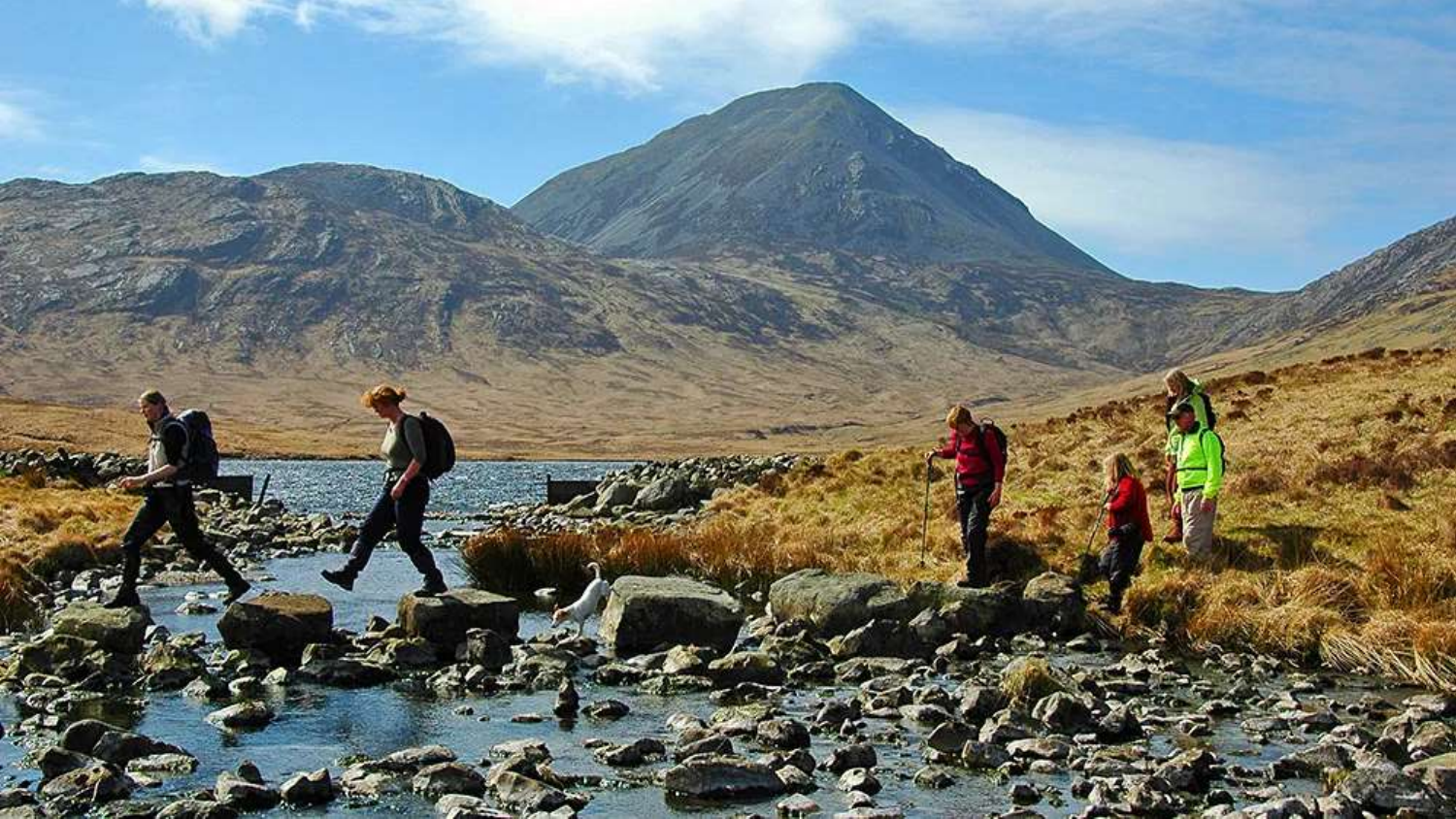#### Finding your Stretch Zone

Based on Yerkes–Dodson law, 1908.

Karl Rohnke's Comfort, Stretch and Panic model

"One can choose to go back toward safety or forward toward growth. Growth must be chosen again and again; fear must be overcome again and again."

Abraham Maslow

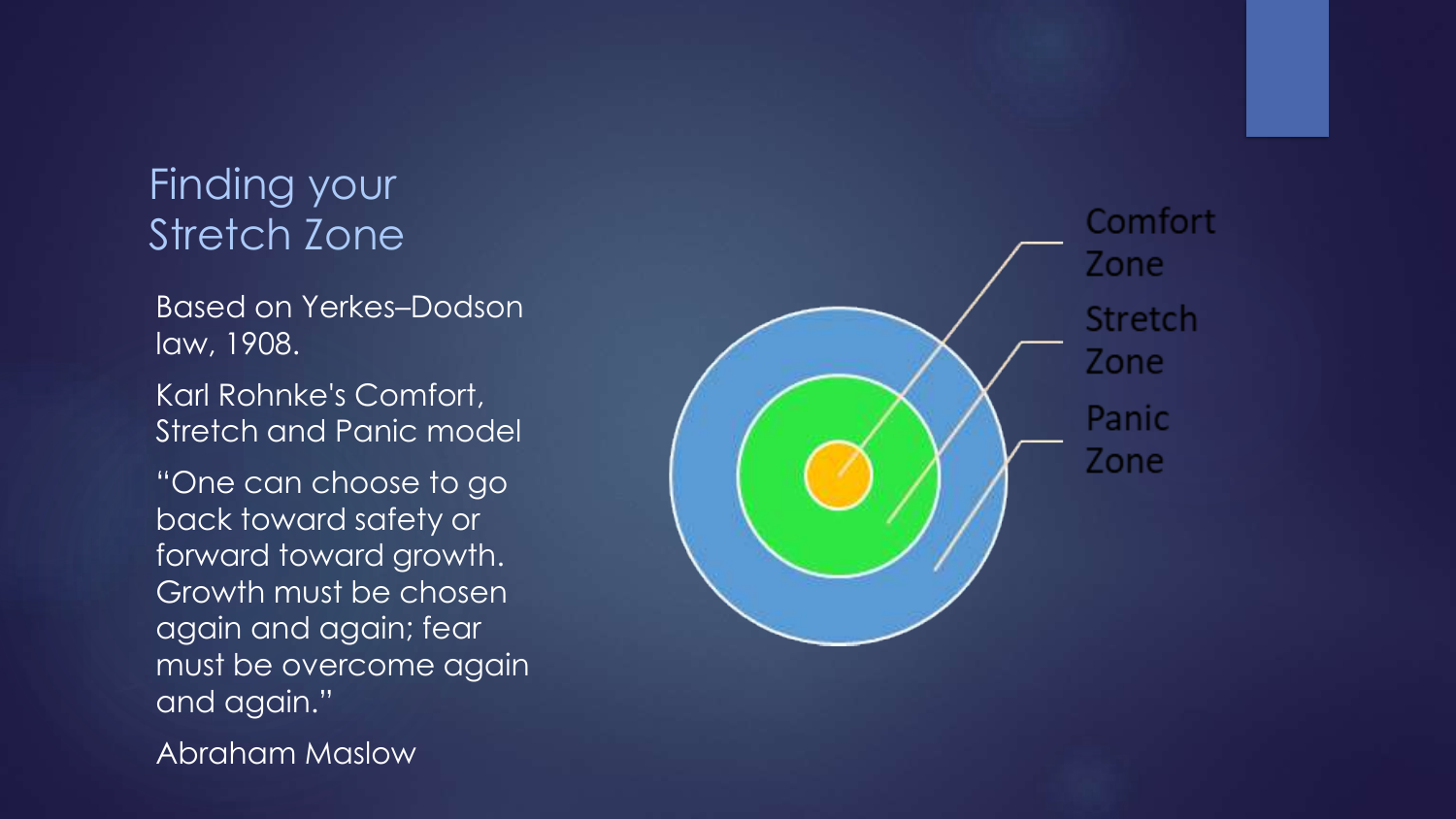## Stretch Zone

- **Your comfort zone** is where you feel at ease, you can relax, it's a great place to be to recharge and rest. BUT it won't take you forward or help you grow
- **Your stretch zone** is not necessarily comfortable but it is the place for exploration, stimulation and is a place where you can begin to grow, try out new things, take a few risks, expand your world
- **Your panic zone** is a step too far, a place where your emotions and physical responses are heightened in negative ways, you are likely to experience a stress reaction and anxiety.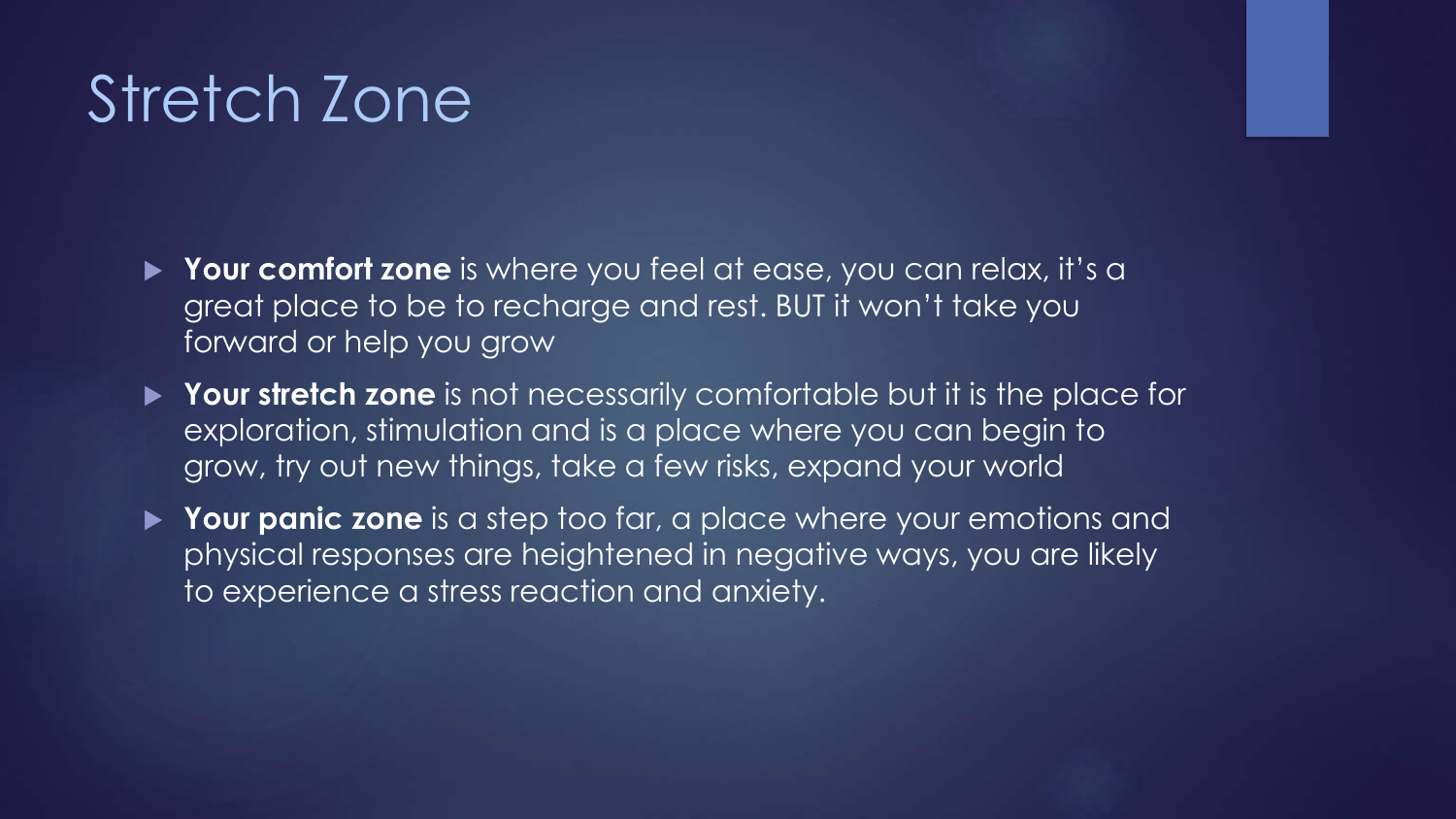# Where is your stretch

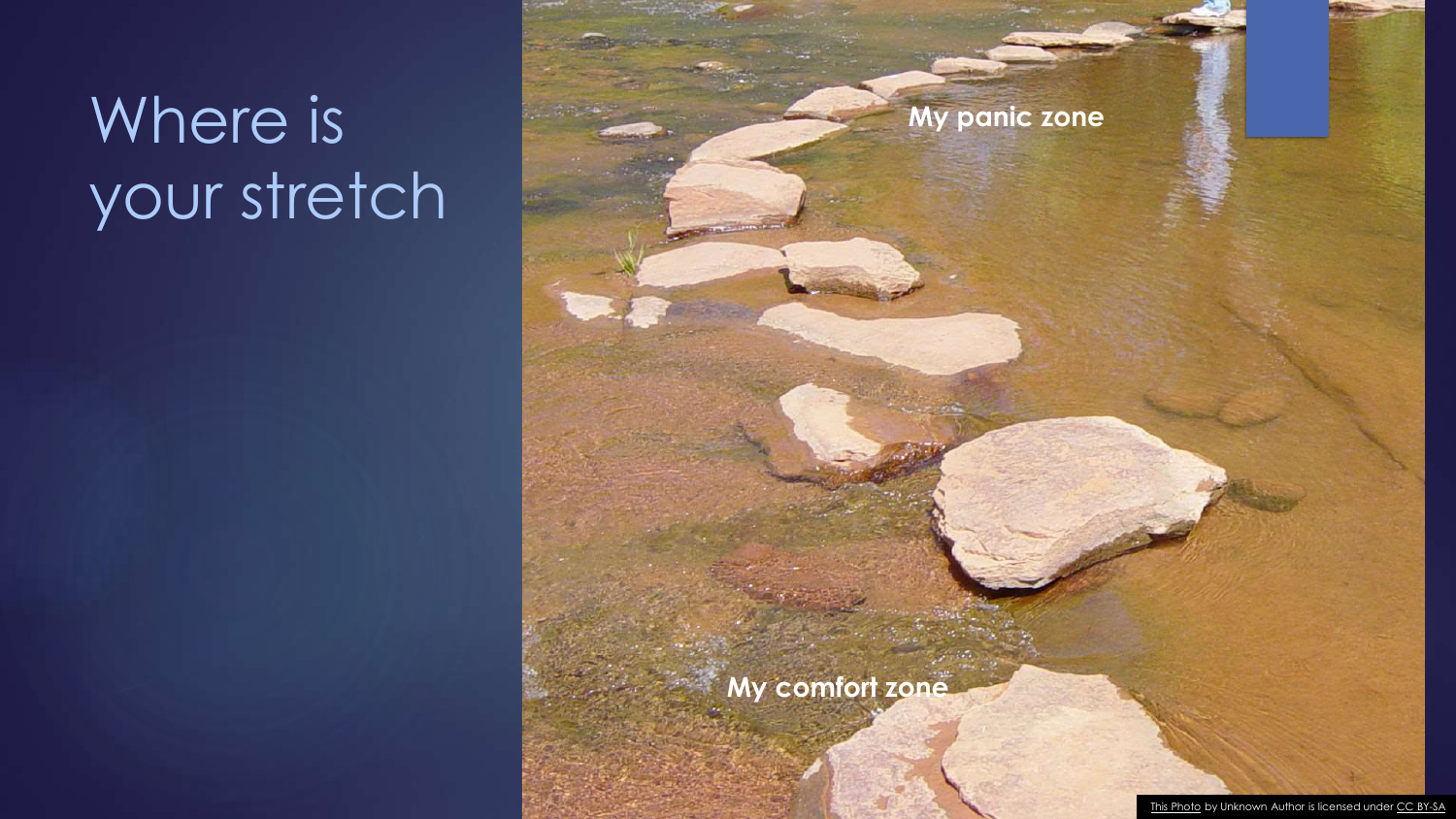# **Plenary Group-Stretch**

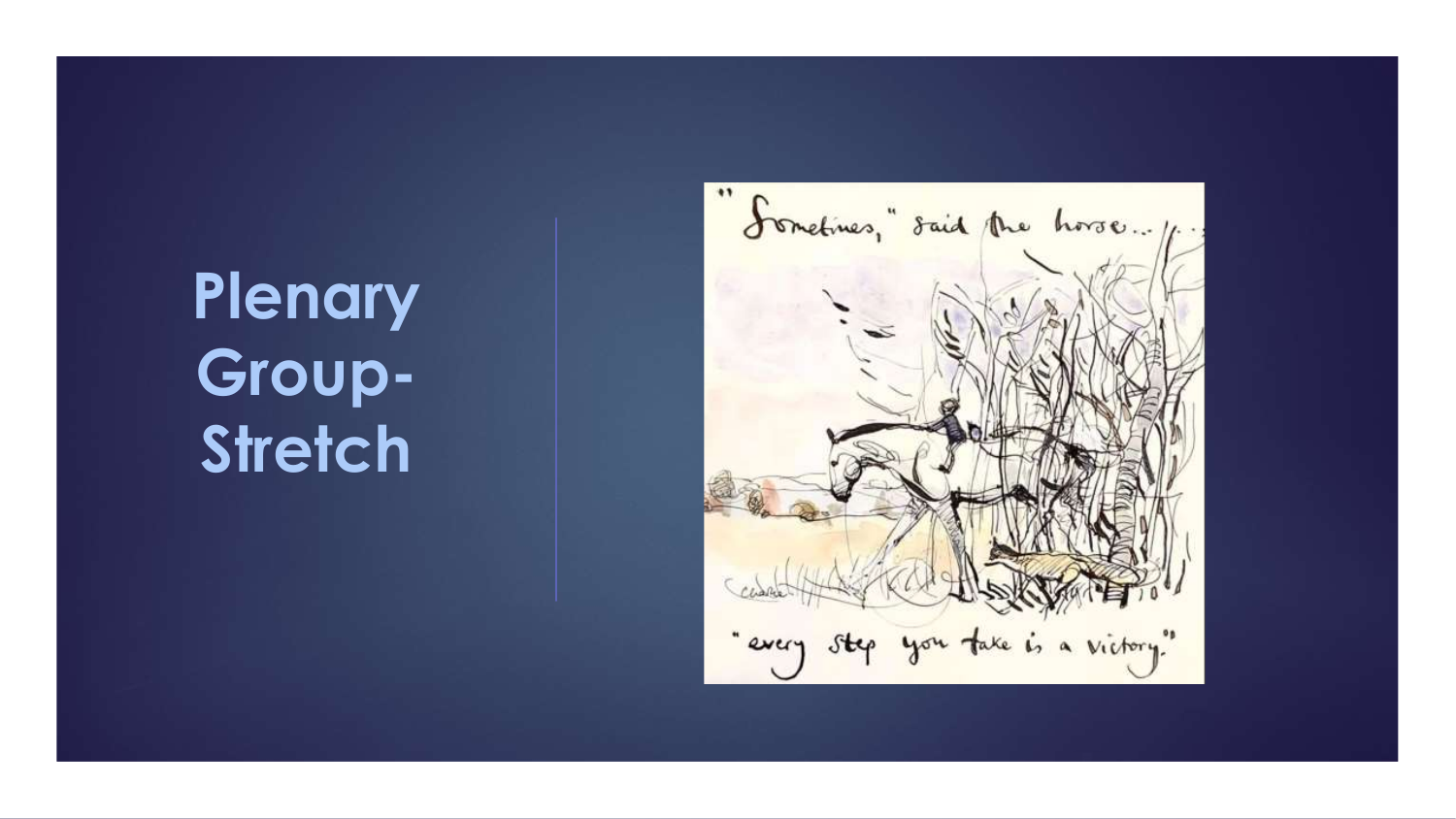**Breakout Discussion Groups** 

**– Let's explore how visualisation might help us now**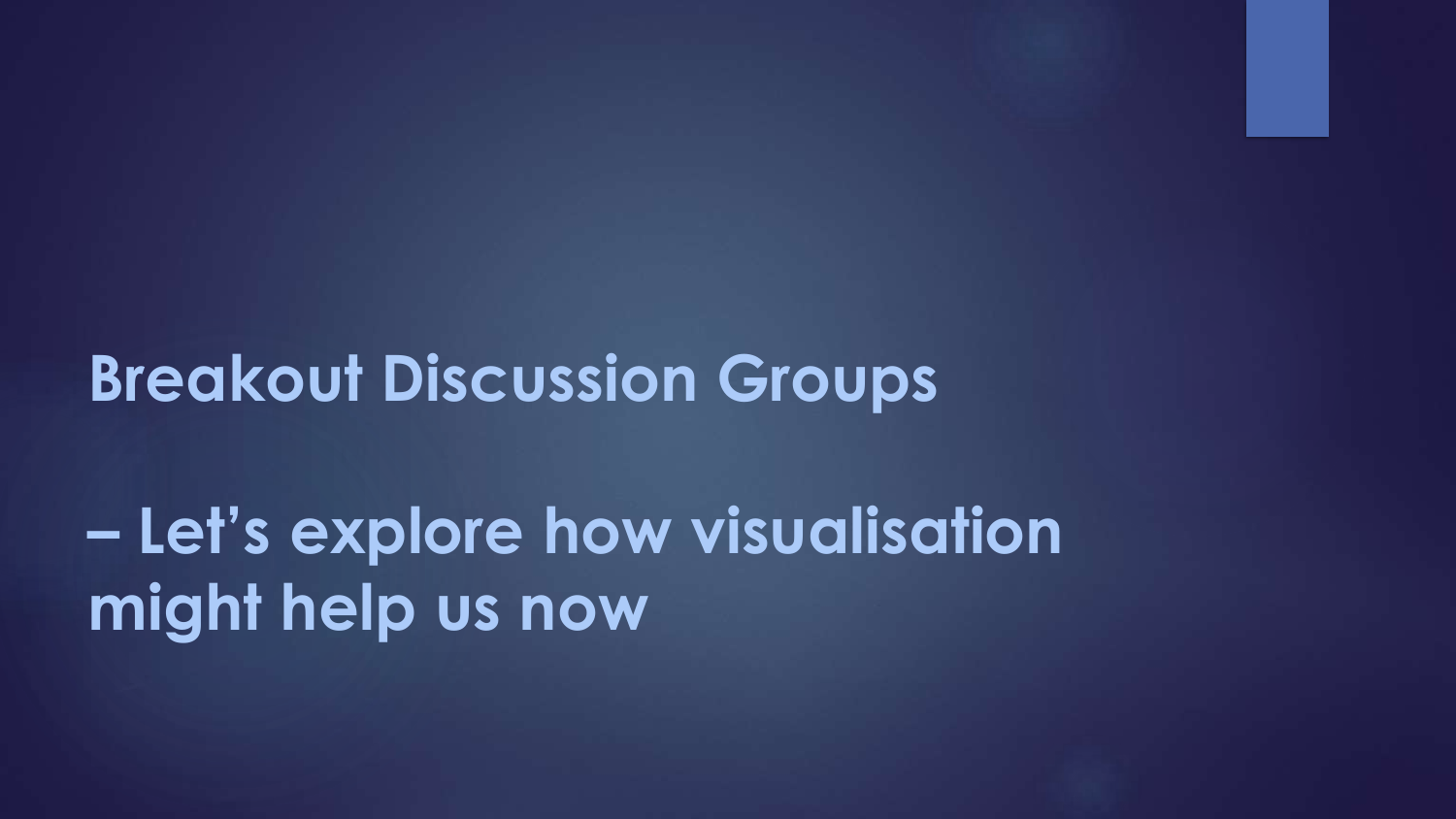# Summary of our session today

We have talked about how we feel about taking steps forward and how we respond to our changing world

▶ We have explored the concept of stretch zone and considered how this may be helpful personally and in our work with others

In our breakout group, we have experienced the tools of visualisation to help take courageous steps forward and discussed how these techniques may be used with others